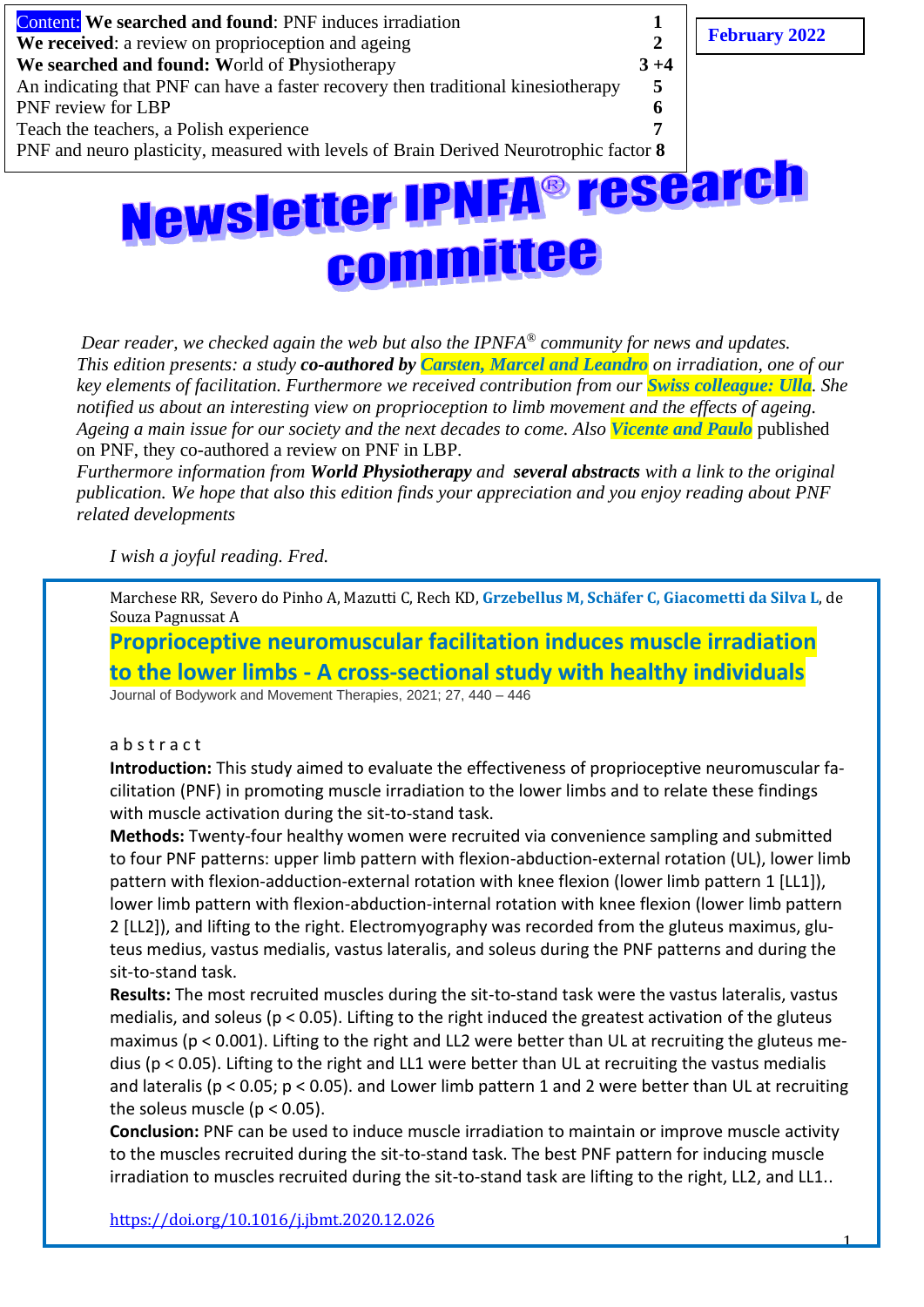## **Landelle C. et al. Contribution of muscle proprioception to limb movement perception and proprioceptive decline with ageing Current Opinion in Physiology 2021, 20:180–185**

Perception of self-body movements relies on multiple senses among which muscle proprioception plays a crucial role. However, estimating its specific contribution is challenging given the difficulty to stimulate the deep muscle spindles independently from the skin and other tissues. Recent advances in psychophysical and neuroimaging studies that allow targeting muscle proprioception reveal (i) its specific contribution with respect to touch and vision, (ii) the interplay between bimanual proprioceptive signals and (iii) the sensorimotor cerebral network associated with movement illusion. Moreover, they highlight in older adults a larger decline in muscle proprioception than touch, which goes with structural alteration of cortical gray matter and corpus callosum, and with increased inter-network connectivity. These findings underline the importance to address disruption of sense of movement for both diagnosis and rehabilitation.

Introduction In 1826 Sir Charles Bell described the existence of the 6th sense or muscle sense and its contribution to the perception of self-body movement [1]. Since then, electrophysiological studies in humans have clearly identified that muscle spindles, widely scattered in the muscle belly, are extremely sensitive to muscle lengthening [2]. However, these proprioceptive mechanoreceptors are deeply embedded, which makes their access and specific stimulation challenging [3]. Classically, the role of muscle proprioception has been widely studied by assessing one's ability to detect or reproduce passive displacement of body segments that actually activates simultaneously both touch and muscle proprioception. However, touch also conveys kinaesthetic information. Indeed, just stretching [4] or brushing the skin [5,6] alone can create perception of illusory movements. Microneurographic studies further confirmed that cutaneous mechanoreceptors are sensitive to the velocity [7] and the direction [8] of passively imposed movements of a limb. In addition, a vast amount of studies have also demonstrated the kinaesthetic function of vision [6,9,10]. The perception of the self-body movement, called kinaesthesia, is thus fundamentally multisensory. Revealing the specific contribution of muscle proprioception to such a complex perception is critical and deciphering the corresponding proprioceptive brain network is challenging. This review presents recent insights into the specific contribution of muscle proprioception to kinaesthesia from studies that have disentangled proprioception and touch (vision being easily isolated), and from studies that investigated the interplay between bimanual proprioceptive feedback. The development of magnetic resonance imaging (MRI) compatible devices of stimulation has also allowed identification of the underlying brain network. Of relevance, recent behavioral and neural evidence has shown that touch and muscle proprioception may not contribute equally to kinaesthesia across the lifespan and may be unequally affected with ageing. An important finding that underlies the need to specifically assess proprioceptive deficits to adapt personalized sensory training approaches for rehabilitation perspectives.

<https://doi.org/10.1016/j.cophys.2021.01.016>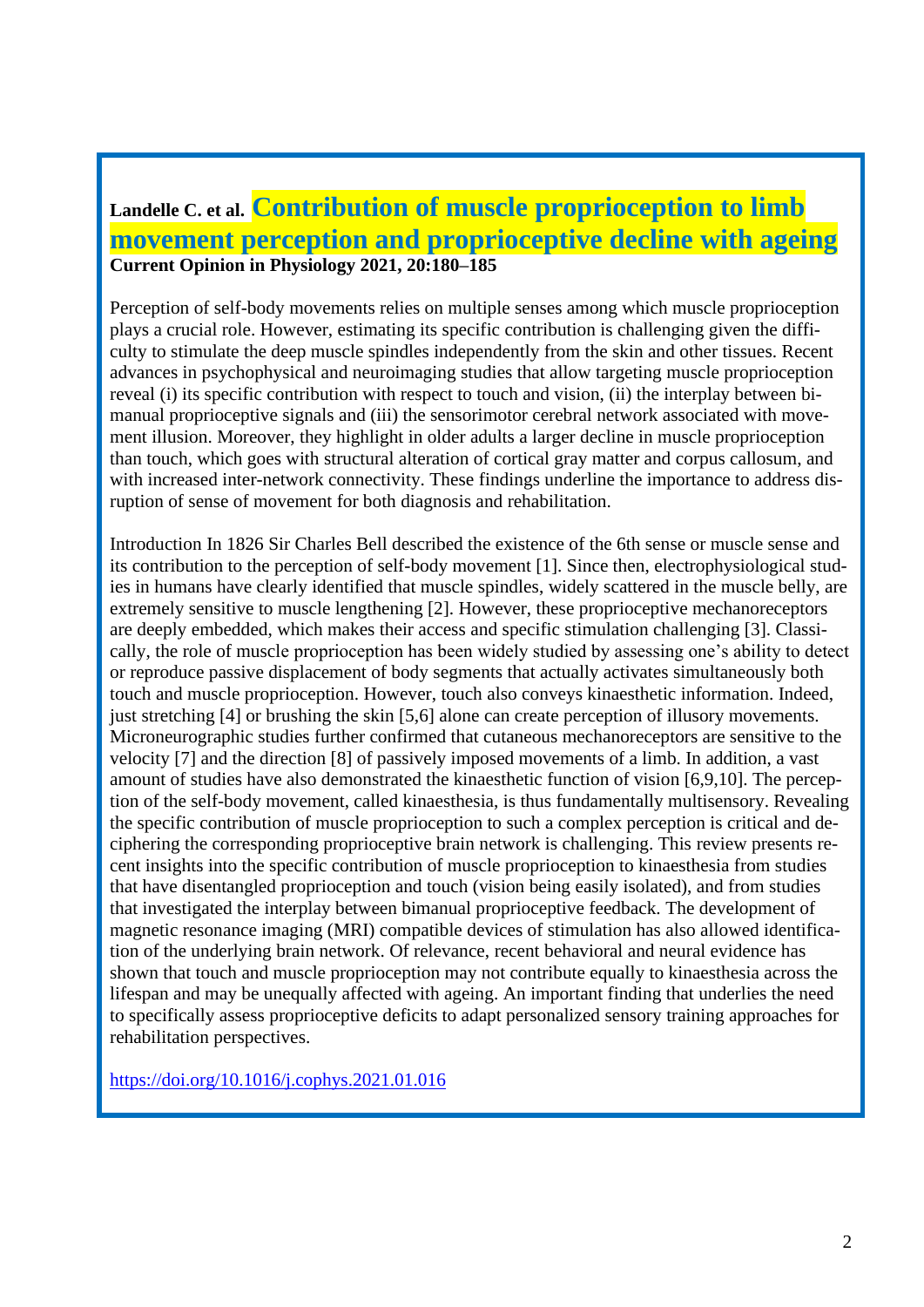**World Physiotherapy** 

What we do Membership **News and views About us** Select Language **Congress Resources** 

The website from **World Physiotherapy**, formerly known as the World Confederation of Physical Therapy (WCPT) provides nice news about the global position of physiotherapy. [World Physiotherapy](https://world.physio/)

In the news section from the website, an nice announcement with involvement from one of our IPNFA members; see this piece of news information:

## **Poland was the destination for World Physiotherapy's first international business trip since the COVID-19 pandemic was declared in March 2020.**

Organised by the Polish Chamber of Physiotherapists (KIF), the two-day trip was designed to mark the anniversary of the chamber's membership of World Physiotherapy and to discuss future collaborative activities.

Jonathon Kruger, World Physiotherapy's chief executive officer, met with representatives of the chamber and visited the Warsaw Institute of Psychiatry and Neurology. He also met with Natalia Morgulec-Adamowicz, of the faculty of rehabilitation at the Jozef Pilsudski Academy of Physical Education, and visited classes led by Agnieszka Stepien.

KIF has more than 71,000 members and is the largest national physiotherapy association in Poland.

During the discussion meeting, KIF was represented by Maciej Krawczyk, Zbigniew Wronski, Tomasz Niewiadomski, Ernest Wisniewski, Jacek Koszela, Dalia Woznica, Weronika Krzepkowska, and Wojciech Komosa.

Representatives of the Polish Society of Physiotherapy, which had previously represented Polish physiotherapists within World Physiotherapy (then World Confederation for Physical Therapy) were also invited to take part in the discussion meeting. This included Jan Angielniak, Magdalena Hagner-Derengowska, Aleksandra Szabert,

Jonathon said: "This trip was a fantastic opportunity to connect with one of our largest, and most recent, member organisations. The work that the leadership of KIF has undertaken to drive the development of physiotherapy in Poland has been very impressive."

 $\checkmark$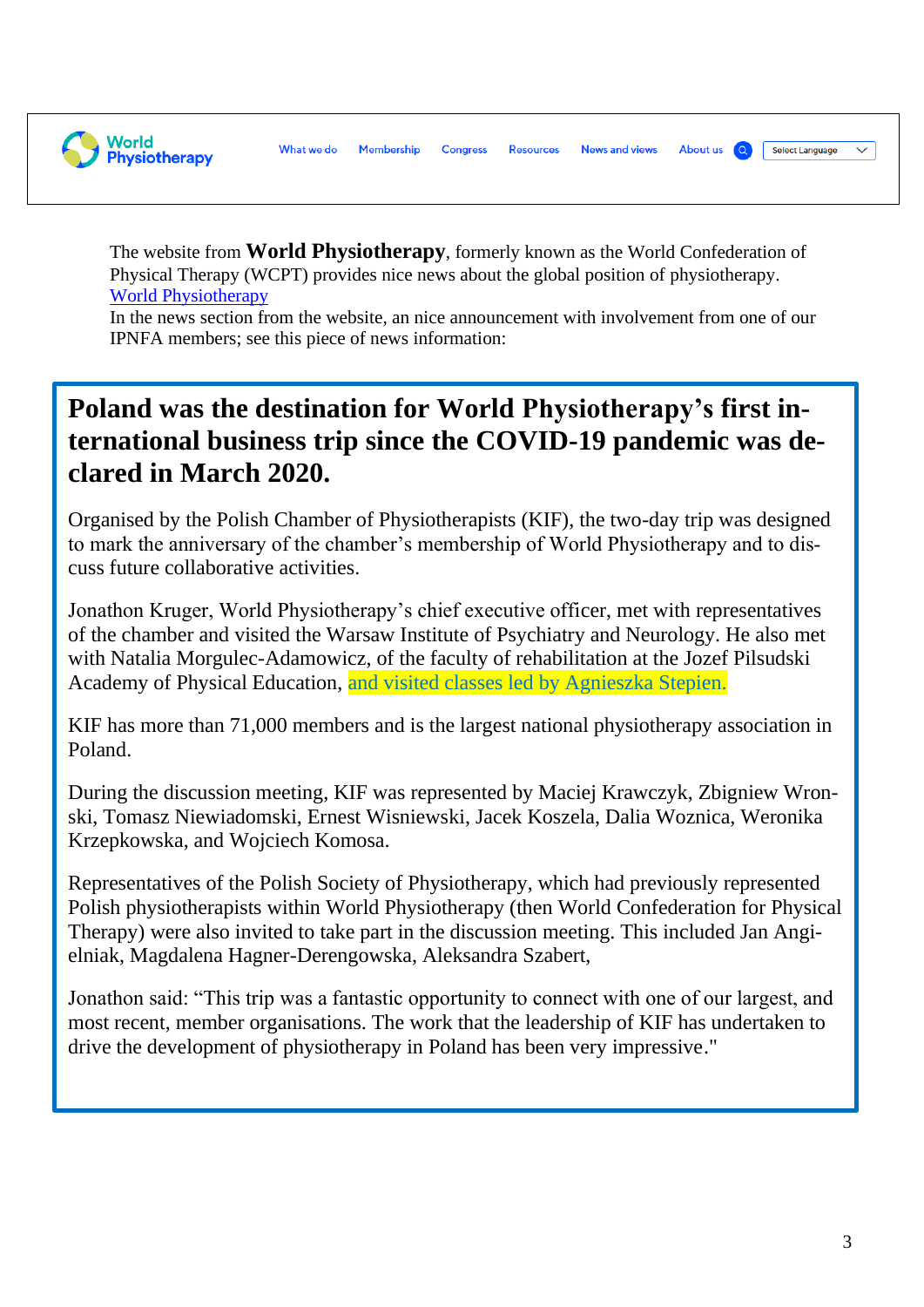The World Physiotherapy website informs about the state of the physiotherapy in general all over the globe, an interesting view is the census ( counting of …) in using the link at the bottom of the press release, one can select issues from the survey send to PT associations, that are member of the World Physiotherapy. Further details per country can be obtained.



Press release For immediate release 11 January 2022

Annual membership census reveals global state of the physiotherapy profession. Responses to the latest World Physiotherapy annual membership census reveal the current state of physiotherapy around the world and gender balance within the global profession.

World Physiotherapy publishes data from its member organisations every year on a range of issues, including professional regulation, practice, education, and the number of employed physiotherapists. This data provides a comprehensive and valuable global profile of the profession.

The annual membership census also included questions about gender and leadership and the governance of World Physiotherapy's member organisations.

The annual membership census date was 30 June 2021.

The census was sent to World Physiotherapy's 125 member organisations, of which 117 responded. The high response rate, 94% (2020: 91%), demonstrates strong engagement between World Physiotherapy and its member organisations and data reliability. The data gives a global snapshot of the physiotherapy profession across the world, showing variations in the density of physiotherapists in different countries/territories and between World Physiotherapy regions.

Highlights of the 2021 census include:

• 61% of respondents said membership of their organisation had increased

• 31% of respondents (2020: 27%) said there was full direct access in their country/territory and people could refer themselves to a physiotherapist without a referral, to public health systems and to private practice

• in 80% of countries/territories, physiotherapists can provide telehealth services but many of them do not have the appropriate recognition and payment for this service

• globally, 62% of physiotherapists are women and 42% of World Physiotherapy member organisations have female presidents or chairs

• globally, 687,623 physiotherapists (35% of 1,901,585 physiotherapists around the world) are members of their national physiotherapy association, an increase of 29,190 physiotherapists compared with 2020.

World Physiotherapy chief executive officer Jonathon Kruger said: "The responses to the surveys from our member organisations are critical to the understanding the current state of physiotherapy around the world and how it is evolving over time. This year we have asked our member organisations about gender balance to understand more about diversity and inclusion within the global profession."

The profile maps, which are developed from responses to the annual membership census, allow people to see how the global profession has evolved since 2013. The maps are an interactive resource that can be printed or downloaded and can be accessed here: [Profile of the global profession | World Physiotherapy](https://world.physio/membership/profession-profile)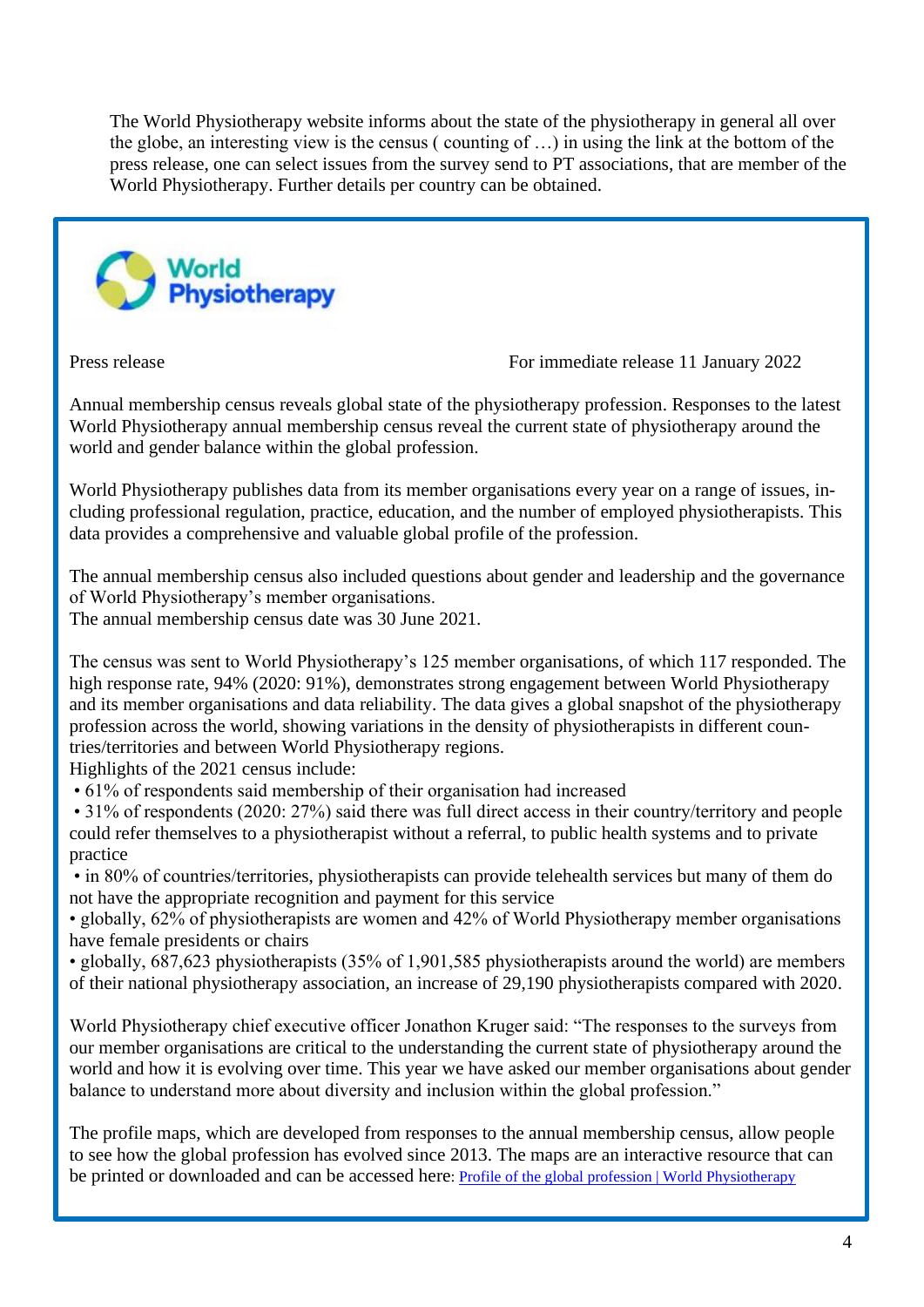

Brzuszkiewicz-Kuźmicka G, Kuźmicki S, Domaniecki J. Brain Injury, (2012) 26:12,

# **Relationships between kinesiotherapy methods used in rehabilitation and the course of lost function recovery following surgical treatment of cranio-cerebral trauma**

**Introduction and aim:** This paper aims to outline the relationships between kinesiotherapy methods used in rehabilitation and the recovery of the patient's ability to perform activities of daily living (ADLs), improvement of functional condition, regression of pareses and improvement of conscious state following surgical treatment of traumatic subdural haematomas.

**Materials and methods:** The study was conducted on 84 patients treated surgically for traumatic subdural haematomas, divided into two groups. The key differentiating factor was the kinesiotherapy method used in rehabilitation. Patients were assessed using the International Scale of Muscle Weakness (ISMW), Barthel Index and modified Rankin Scale, while their conscious state was assessed using the Glasgow Coma Scale.

**Results:** A significant improvement of the assessed features was observed in all patients. However, patients treated with proprioceptive neuromuscular facilitation (PNF) and elements of the Bobath concept regained lost function significantly faster than patients treated with traditional kinesiotherapy. No significant differences were observed in the course of improvement of conscious state between the two groups. **Conclusions:** Treatment using functional elements may significantly accelerate the return of the ability to perform ADLs, improvement in functional condition and regression of pareses in comparison with traditional kinesiotherapy. Keywords: Cranio-cerebral trauma, kinesiotherapy

<https://doi.org/10.3109/02699052.2012.694562>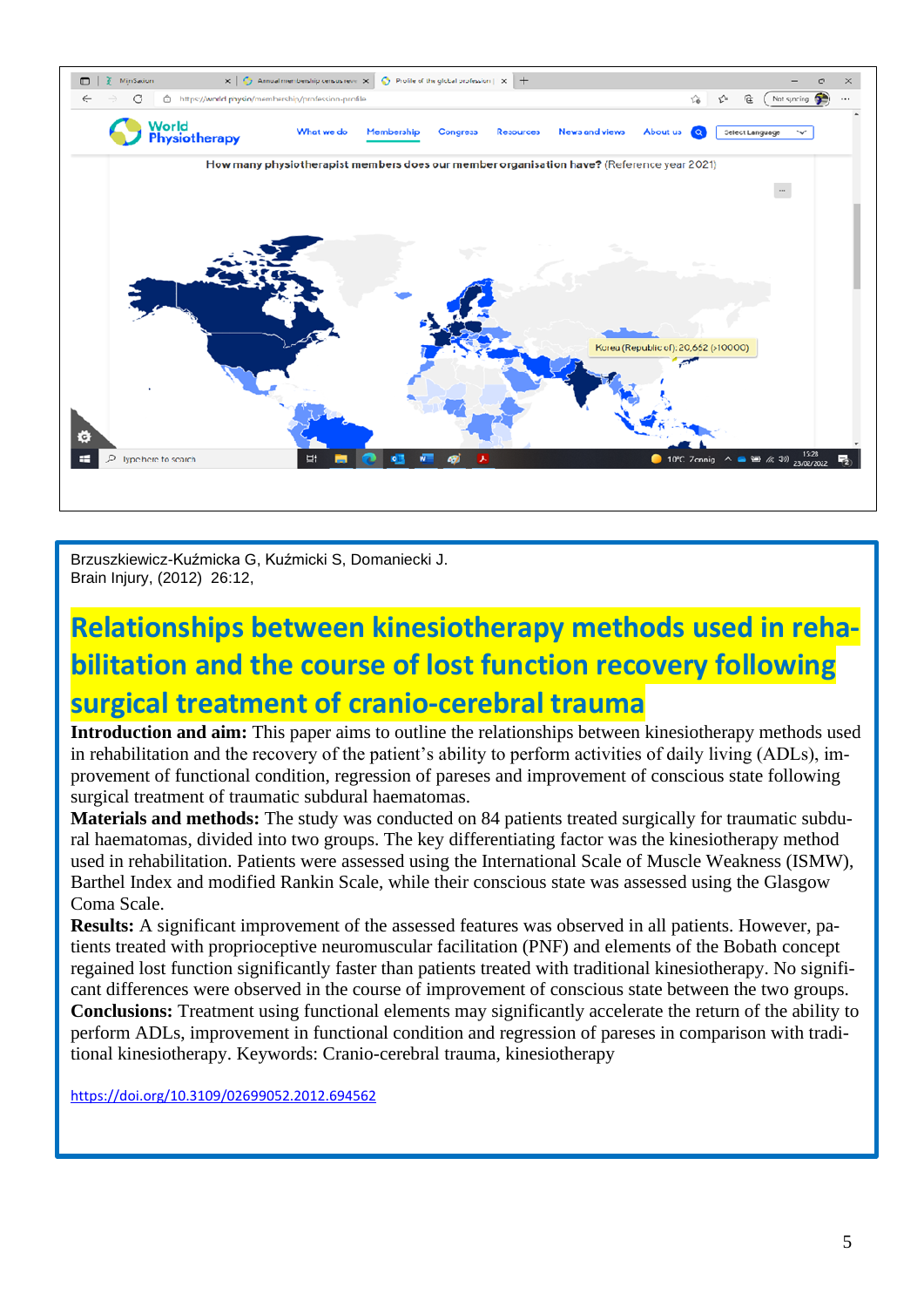Arcanjo FL, Martins JVP, Moté P, Leporace G, de Oliveira DA, Santana de Sousa C, Saquetto MB, Gomes-Neto M.

**Proprioceptive neuromuscular facilitation training reduces pain and disability in individuals with chronic low back pain: A systematic review and meta-analysis** Complementary Therapies in Clinical Practice 46, 2022

### A B S T R A C T

*Background:* and purpose: Although proprioceptive neuromuscular facilitation (PNF) exercises are used in rehabilitation practice, their effects in patients with low back pain (LBP) remain unclear. This study aimed to investigate the efficacy of PNF training for pain and disability in patients with LBP.

*Methods:* In this systematic review, we searched five databases from the earliest date available to October 2020. Three comparisons were performed: PNF versus control, PNF versus core strengthening, and PNF versus conventional physical therapy.

*Results:* Sixteen studies met the eligibility criteria (722 patients). PNF training improved pain (standardized mean difference [SMD]:  $- 2.6$ ; 95% confidence interval [CI]:  $- 4.2$  to  $- 0.9$ , n = 174) and disability (SMD:  $-3.29$ ; 95% CI:  $-5.3$  to  $-1.3$ , n = 144) compared to the control. PNF training also yielded a greater benefit for pain reduction (mean difference [MD]: - 1.8, 95% CI:  $- 2.2$  to  $- 0.3$ , n = 177) and disability improvement (MD:  $- 6.6$ , 95% CI:  $- 9.3$  to  $- 3.8$ , n = 113) than did core strengthening.

*Conclusion:* PNF training seems to be a useful strategy for decreasing pain and improving disability in patients with LBP. However, the quality of evidence for the outcomes of both pain and disability was low to moderate.

<https://doi.org/10.1016/j.ctcp.2021.101505>

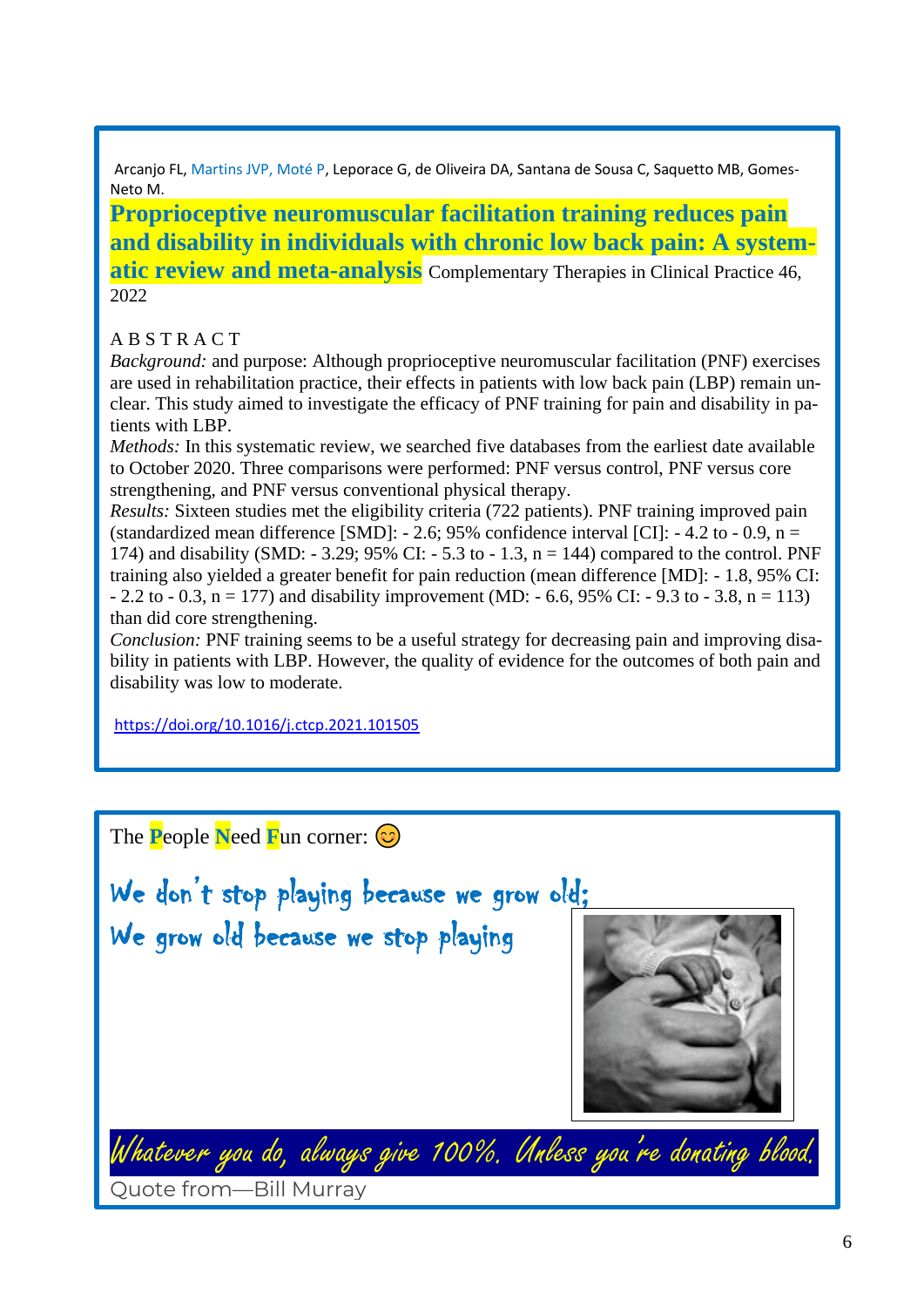### **Webinars for academic teachers in Poland**

In January 2022, the IPNFA Poland launched a project for the academic teachers who teach the PNF concept in universities. Information about the planned project had been sent earlier to the authorities of over fifty universities educating physiotherapists. We decided to invite our guests to participate in five two-hour online meetings covering the most important issues of the PNF concept. We also consider organizing practical sessions in several universities in Poland.



Over eighty teachers from 25 universities participated in the first meetings. Some of these lecturers have completed IPNFA certified courses in the past, while others had only theoretical knowledge. The lecturers confirm their willingness to participate in the next and appreciate the activities of our group.

Dear Friends, we encourage you to start similar activities in your country. It is an amazing experience to teach and discuss with lecturers. We gain new educational experiences by educating scientists. Some of them treat patients, while others conduct only teaching and research. These are new and valuable challenges for us! We hope that the initiative of the Polish group will result in future research projects and greater interest in the PNF concept.